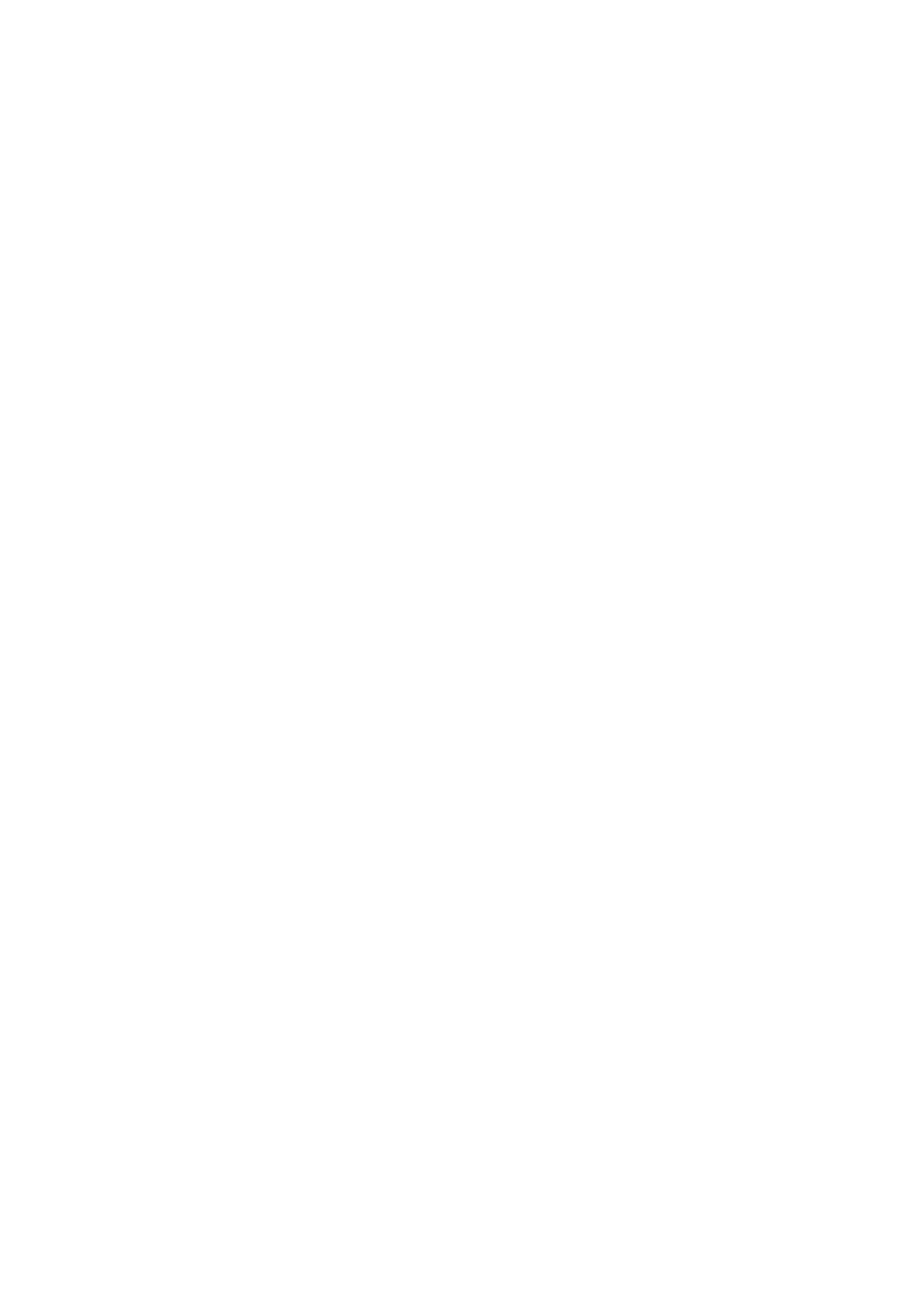## **ADVANCED SKILLS FOR ELITE PERSONAL ASSISTANTS AND EXECUTIVE ASSISTANTS COURSE OUTLINE**

#### **FOREWORD**

During this course, participants engage in learning in theory and practice the duties of an administrative assistant. This interactive course includes activities to enhance learning and the development of practical skills.

The course involves the development of skills and knowledge that the job of an administrative assistant demands. These include developing social intelligence, flexibility, management skills, people management skills, and prioritising tasks.

People also viewed: [Foundation Skills for Elite PA's and Executive Assistants Training Course](https://pdtraining.com.au/courses/foundation-skills-for-pas-and-executive-assistants) 

#### **OUTCOMES**

#### **After completing this course, participants will have learned to:**

- Adapt to the manager's needs and style of working
- Take initiative when needed
- Develop social intelligence
- Develop basic business acumen
- Understand the importance of office management
- Listen actively
- Understand and use social media management
- Handle difficult people and situations

#### **MODULES**

#### **Lesson 1: The Advanced Elite PA and EA**

- Welcome
- Role Defined
- Competencies of an Elite PA/EA
- Reflection

#### **Lesson 2: Working with your Manager**

- REACH Review Communication Evolution Tool
- Ok So That's Thinking and Doing…. How About Communicating?
- Adjusting Your Style for a Better Approach:
- Reflection

## **Lesson 3: Handling Difficult and Demanding People in the workplace**

- Four General Intents Shaping Behaviour
- What Drives Behaviour
- Coping Techniques for Difficult and Demanding Managers

## **Lesson 4: Negotiation with Multiple Managers v's Tasks, Tasks v's Manager's**

- Should I Negotiate or Say 'NO' to the Task
- Should I Say 'YES' to the Person but 'NO' to the Task
- Reflection